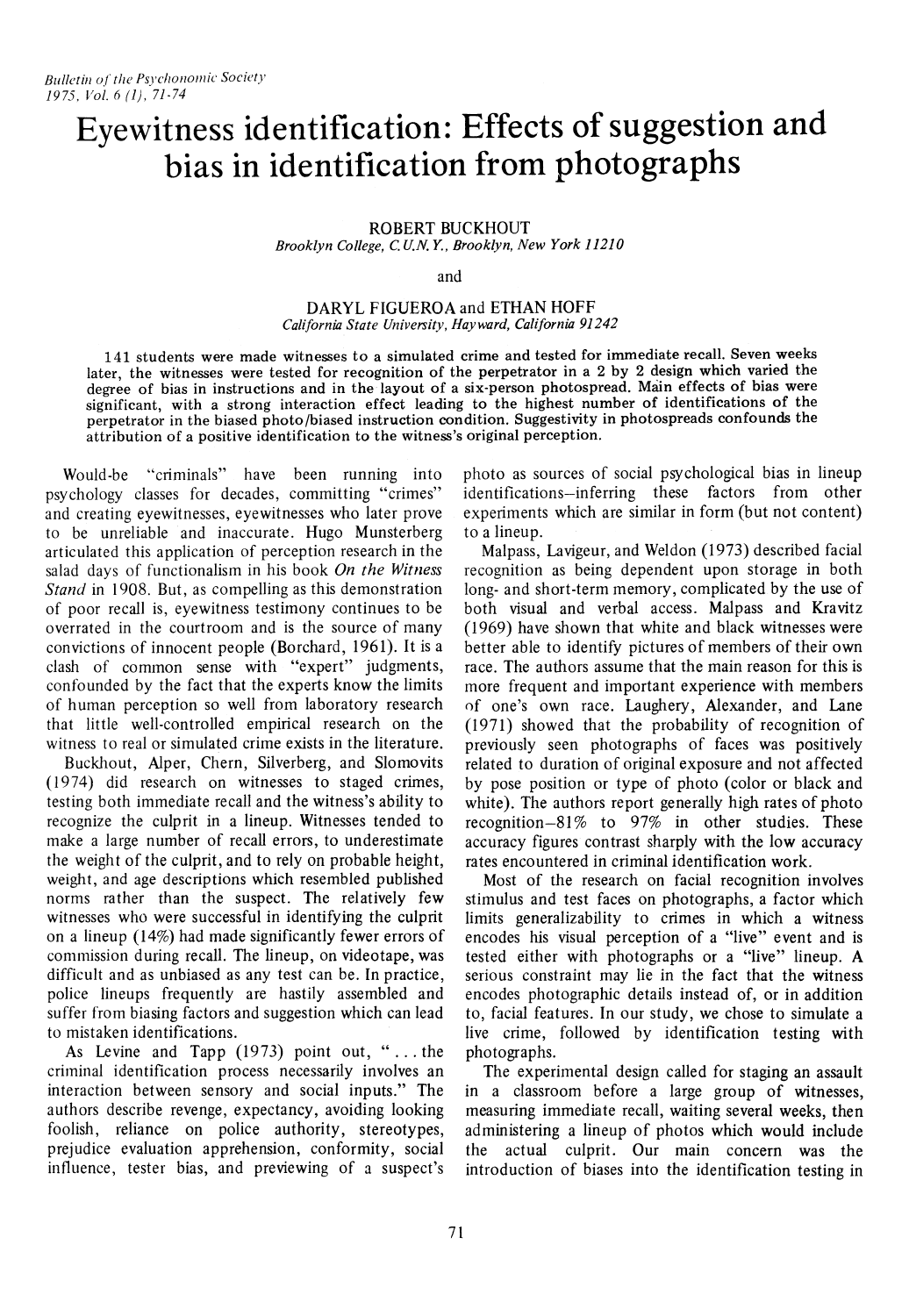

Figure 1. Nonbiased photospread lineup used in testing of recognition by eyewitnesses to an assault (No. 5 was the actual perpetrator).

the form of telling the witness that the culprit was surely in the photospread lineup and in arranging that one photo be highly distinctive. It was predicted that identifications of the culprit would be more numerous under conditions of bias during testing.

# METHOD

#### Design

The basic design was a 2 by 2 analysis of variance of recognition performance varying the amount of bias in the instructions and the extent to which the photospread was a *leading* one. Low-bias instructions preceding the photospread test asked only if the witness recognized any of the persons in the photographs. The high-bias instructions told witnesses that the actual perpetrator was in the lineup. The photospread was made biased by printing the one photo at an angle, with a different expression, etc., to attract attention. The nonbiased photospread was designed to be fair with equivalent photos of all suspects.

#### Subjects

The witnesses were 141 undergraduate students in an introductory psychology class at California State University, Hayward; 126 were tested for recognition using the photospread lineup.

#### Materials

A short recall questionnaire asking for a physical decription of the suspect, a narrative about the incident, an estimate of the duration of the incident, a statement of confidence, and a signature affirming the truth of the "witness testimony." For the recognition test, each witness received a package containing instructions, a lineup photospread with six photos including the suspect and five other young men of the same age (See Figures 1) and 2) and the Marlowe-Crowne (1960) need for social approval scale. In Figure 1, the nonbiased photospread is shown with roughly equivalent photos used in *nonleading* photospread conditions. Suspect No.2 was an innocent bystander who was in

Figure 2. Biased photospread lineup used in testing of recognition by eyewitnesses.

the room at the time of the incident. Figure 2 shows the photospread used in the biased photospread conditions, approximating the hasty tossing in of a recent arrestee's photo into a lineup. Photos of each person were taken in a studio with standard floodlights. The photos were then printed on separate sheets for each witness to view independently.

#### Procedure

As a professor lectured to his introductory psychology class, a person entered the room, hesitated, then began to verbally challenge the professor about his grades in another course. Finally, he assaulted the professor, pinning him to a wall, and ran out of the room. The entire incident took 34 sec, which we were able to ascertain from the videotape used to record the incident. Immediately afterward, questionnaires were distributed to measure instant recall of details of the incident and the suspect. Seven weeks later, the witnesses were tested on their ability to pick the suspect from a photospread of six and to express their confidence in the extent to which they recognized any members of the lineup. Questionnaire packages reflecting the design conditions were assigned by name to each witness who had been randomly assigned to a cell of the design. These procedures produced recall data in the form of accuracy scores, estimates of height and weight, confidence scores, plus the recognition accuracy scores, need for social approval scores, and grades on an overall comprehensive psychology exam.

#### RESULTS AND DISCUSSION

### Recall Data

The recall data summarized in Table I tell. the story of generally poor accuracy in the witness's memory for details of the "assault." The total accuracy score achieved was only about 25% of the possible total-a high rate of errors of omission similar to the results found in Buckhout et a1. (1974). The witnesses overestimated the weight of the suspect by 25 lb, while they showed reasonable accuracy in estimating his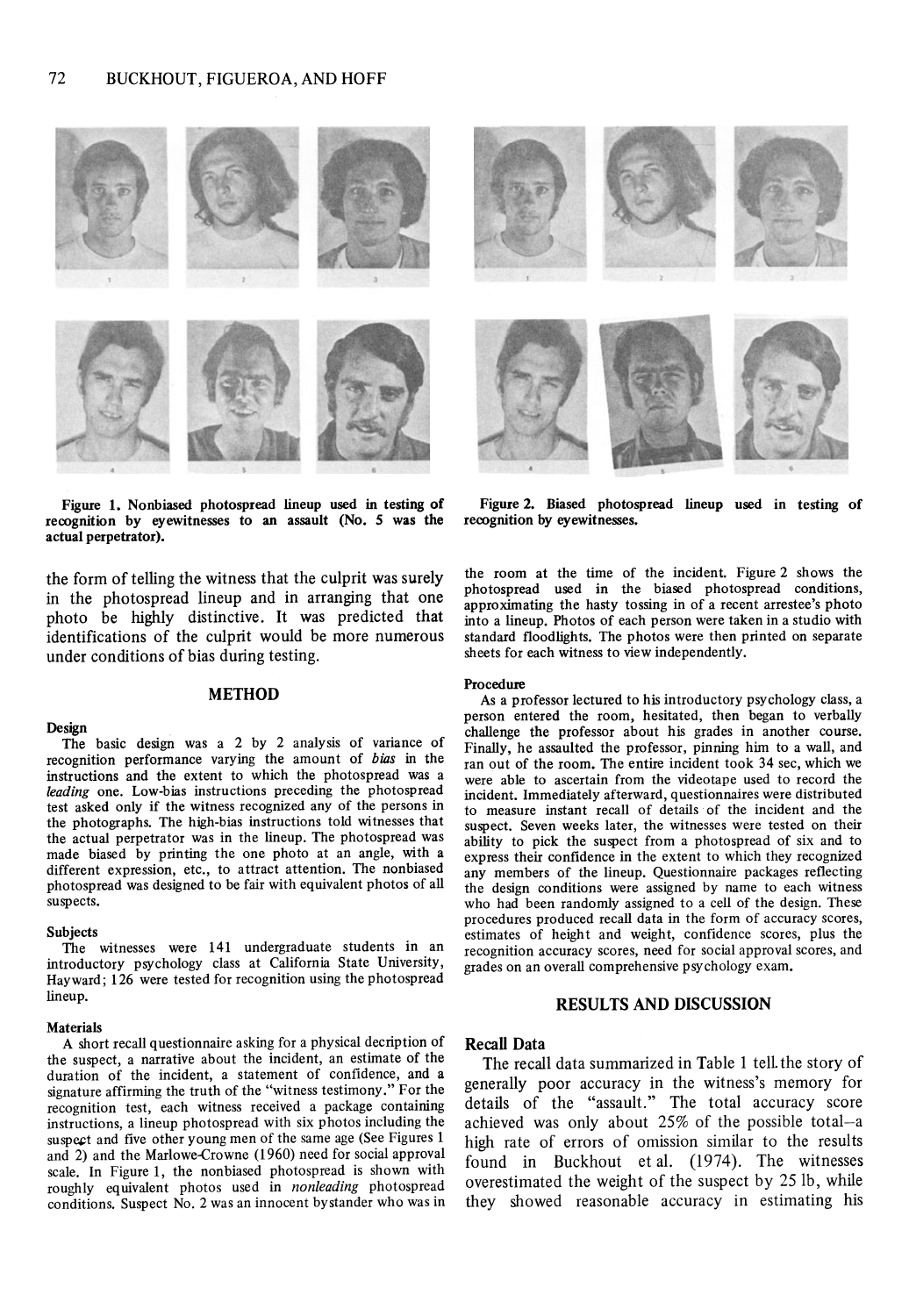height. However, height estimates of a person close to the norm for the population are usually pretty good. Weight being more variable in fact is much harder to guess. We have found in some of our other studies that when witnesses are uncertain about a description, they will often report known population norms or will use their own height and weight as a handy frame of reference (Slomovits, Buckhout, Williams, & Greenwald, Note 3). This may explain why the age estimates were low and slightly correlated  $(r = .18, p < .03)$  with the age of the witnesses, as they perhaps concluded (wrongly) that the suspect must be the same age as a typical college student.

The duration of the incident was overestimated by a factor of almost  $2\frac{1}{2}$  to 1, reflecting the general tendency of observers to overestimate the passage of time. These overestimates become even more pronounced when a person is under stress. In the present study, we can only. presume that some degree of excitement or stress was involved in the witness's reports, but the repeated finding of time overestimation signals caution in taking the time estimates of witnesses seriously.

In testing the various predictor variables against recall accuracy, it was found that witnesses with higher grades on a general psychology exam tended to be more accurate in describing the incident ( $r = .38$ ,  $p < .001$ ). There was no relationship between need for social approval and accuracy in recall.

#### Recognition Accuracy

An analysis of variance of the recognition accuracy data (measured by confidence in choice) showed significant main effects for biased instructions ( $F = 5.58$ , df =  $1/116$ , p < .05), biased photospreads (F = 9.05,  $df = 1/116$ ,  $p < .01$ ), and the interaction (F = 5.60,  $df = 1/116$ ,  $p < .05$ ). Degree of confidence in choosing the actual perpetrator was significantly higher in the biased photospread and biased instruction conditions. As Figure 3 illustrates, the degree of confidence exceeded 50% only in the condition where both biases operated-a clear indication of the power of social influence on perceptual recognition. In terms of the suspect actually chosen, the percentage of witnesses choosing the perpetrator (Suspect No.5) parallels the confidence ratings. In the biased instruction/biased photospread

|  | Table 1                                                     |  |  |
|--|-------------------------------------------------------------|--|--|
|  | Recall Data: Comparison of Average Descriptions by 141 Eye- |  |  |
|  | witnesses With Actual Description of Suspect and Events     |  |  |

| Known Characteristics of<br><b>Suspect and Events</b> | <b>Averaged Descriptions</b><br>of Suspect and Events |            |            |
|-------------------------------------------------------|-------------------------------------------------------|------------|------------|
| Duration of Incident                                  | 34                                                    | sec        | 81.1 sec   |
| Height                                                | $69.5$ in.                                            |            | 70.4 in.   |
| Weight                                                | 155                                                   | lbs        | 180<br>lbs |
| Age                                                   | 25                                                    | <b>VIS</b> | 22.7 yrs   |
| <b>Total Possible</b><br><b>Accuracy Score</b>        | 28                                                    | pts        | 7.4 pts    |



Figure 3. Confidence in lineup choice expressed by eyewitnesses under conditions varying in degree of bias.

condition, 61.3% of the witnesses picked the perpetrator. The percentage of witnesses picking the perpetrator in the other conditions averaged around 40%. Overall, 25% of the witnesses (including the professor victim) mistakenly identified Suspect No.2, an innocent bystander. When they saw him on the unbiased photospread, the tendency to pick the innocent man was most pronounced.

The correlation between the confidence for lineup choice score and need for social approval was highest for those witnesses who successfully identified the perpetrator ( $r = .31$ ,  $p < .01$ ). Thus, the social influence in the testing situation matched up with a personality trait which has been shown to be correlated with acquiescent and conforming behavior (Buckhout, 1965).

In this study, none of the recall data were correlated with confidence scores on the recognition task, but it must be noted that the generally poor recall scores did not vary much among the witnesses. We thus concentrate on the nature of the photospread lineup and its effects on test performance. From the analysis of variance, we note that bias in the layout of the photos accounted for the greatest amount of the variance. We have administered the biased photospread (Figure 3) to groups of *nonwitnesses,* given only a description of the crime, with the result that even nonwitnesses picked Suspect No.5 (the distinctive photo) as the most likely perpetrator. They picked the photo well above the chance level, a result similar to that reported by Doob